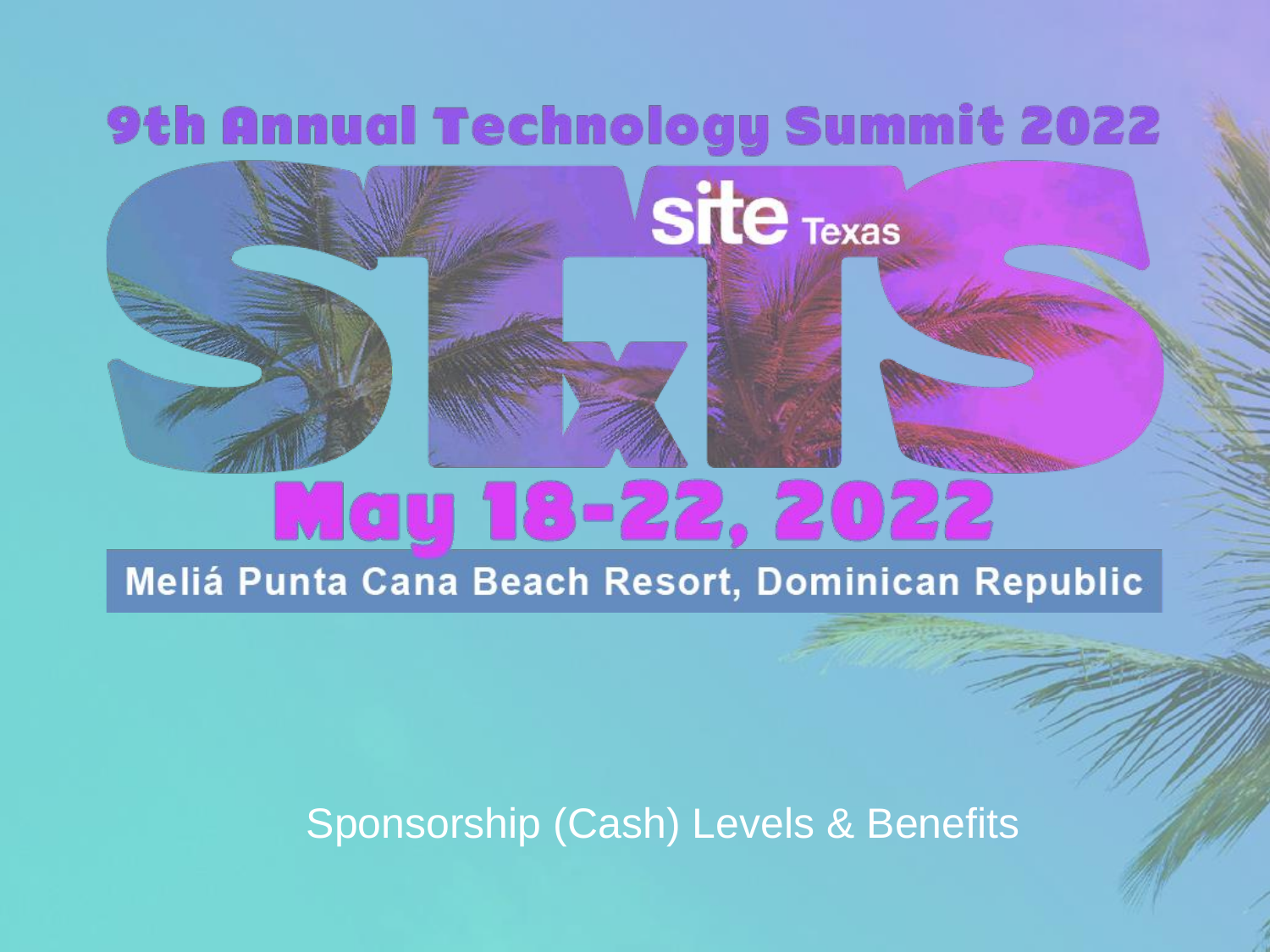Hosted by

Meliá Punta Cana Beach Resort *Dominican Republic*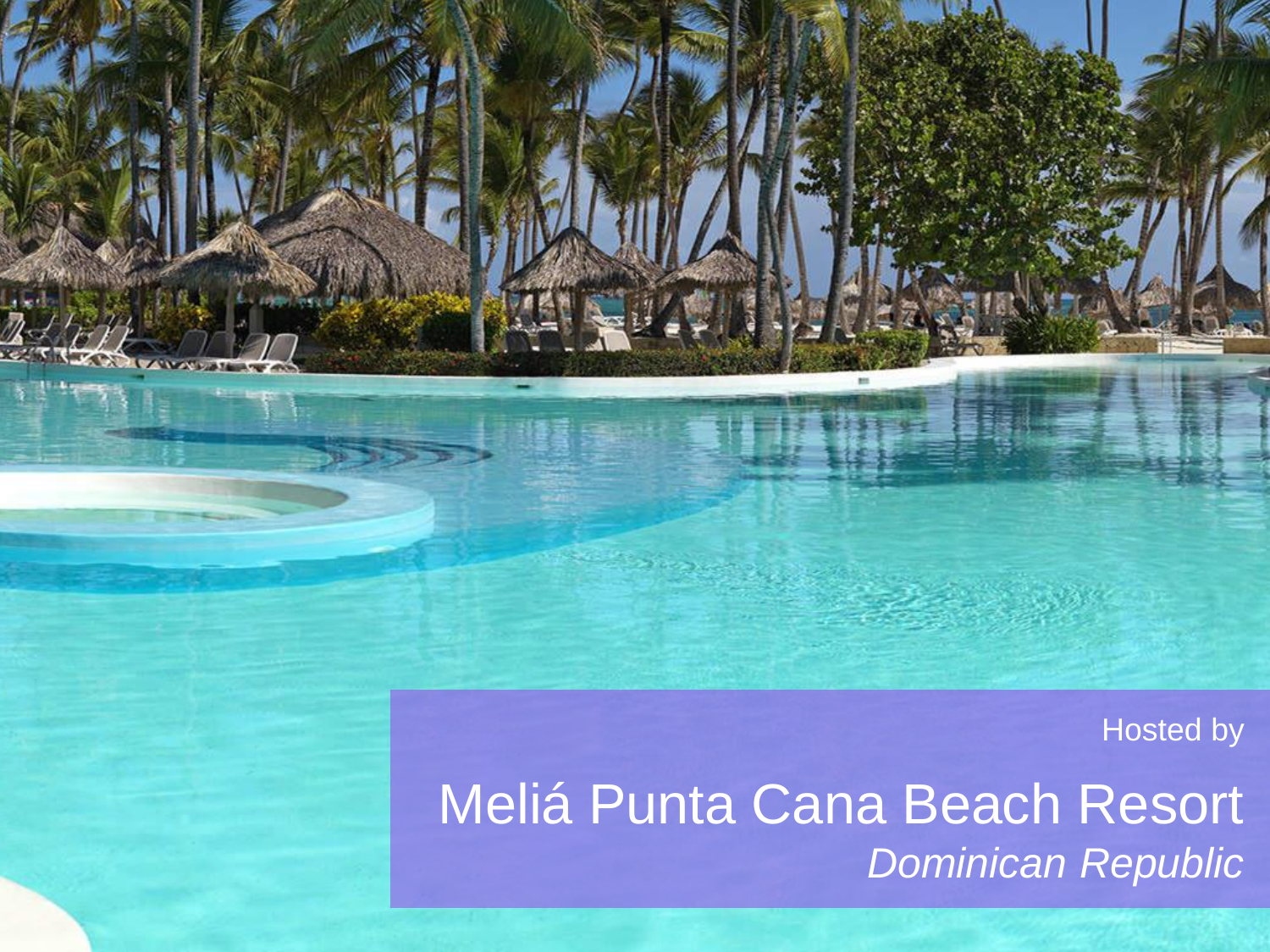## Welcome

Join your customers and colleagues for SITE Texas' premier educational event, the 9th Annual Technology Summit at the All Adult **[Melia Punta Cana Beach Resort](https://www.melia.com/en/hotels/dominican-republic/punta-cana/melia-punta-cana-beach-resort/the-level-solo-adultos.htm)**in the Dominican Republic! We are happy to share with you that in past years our buyer to supplier ratio has been 1.5 buyers for every 1 supplier. Attending buyers are from all over the U.S.

Your participation in this event yields valuable business networking time with key customers who make decisions on selecting destinations, DMCs, hotels, off site venues and activities for their group travel programs. The educational mission of the SITE Texas Chapter is to enhance the awareness and effectiveness of motivational experiences via incentive travel. While our focus is on Incentive programs nearly 100% of our buyers also plan their company's meetings, conferences, trade shows and other events. All sponsors gain additional exposure through contributions to a Silent Auction.

Invited Hosted Buyers attending this event will receive subsidized air up to **\$700**, round trip transportation from Punta Cana International Airport (PUJ), and upgraded accommodations to The Level at Melia Punta Cana Beach Resort. We are happy to help you manage the Hosted Buyer invitation and RSVP process. If you prefer to manage your Hosted Buyer invitation(s), however are unable to confirm a Hosted Buyer by April 15, 2022, we can assign your Hosted Buyer registration slots for you. We are dedicated to elevating this event as a quality opportunity for your marketing efforts, and welcome your invited Hosted Buyer nominations at any time. The Technology Summit Committee will queue the Hosted Buyer invitations, and make final decisions on invitations extended.

Join us for the SITE Texas 9<sup>th</sup> Annual Technology Summit in 2022 at Melia Punta Cana Beach, and become an advocate for our industry by funding valuable SITE Foundation research and educational programs with your sponsorship of this event.

Sincerely,

Todd Zint, CMP, CMM, CITP Brandi Ronk Nicole Buraglio 2022 SITE Texas President 2022 Tech Summit Chair 2022 Sponsorship Chair [todd.zint@accessdmc.com](mailto:todd.zint@accessdmc.com) [brandir@sol-group.com](mailto:brandir@sol-group.com) [nicburaglio@gmail.com](mailto:nicburaglio@gmail.com)

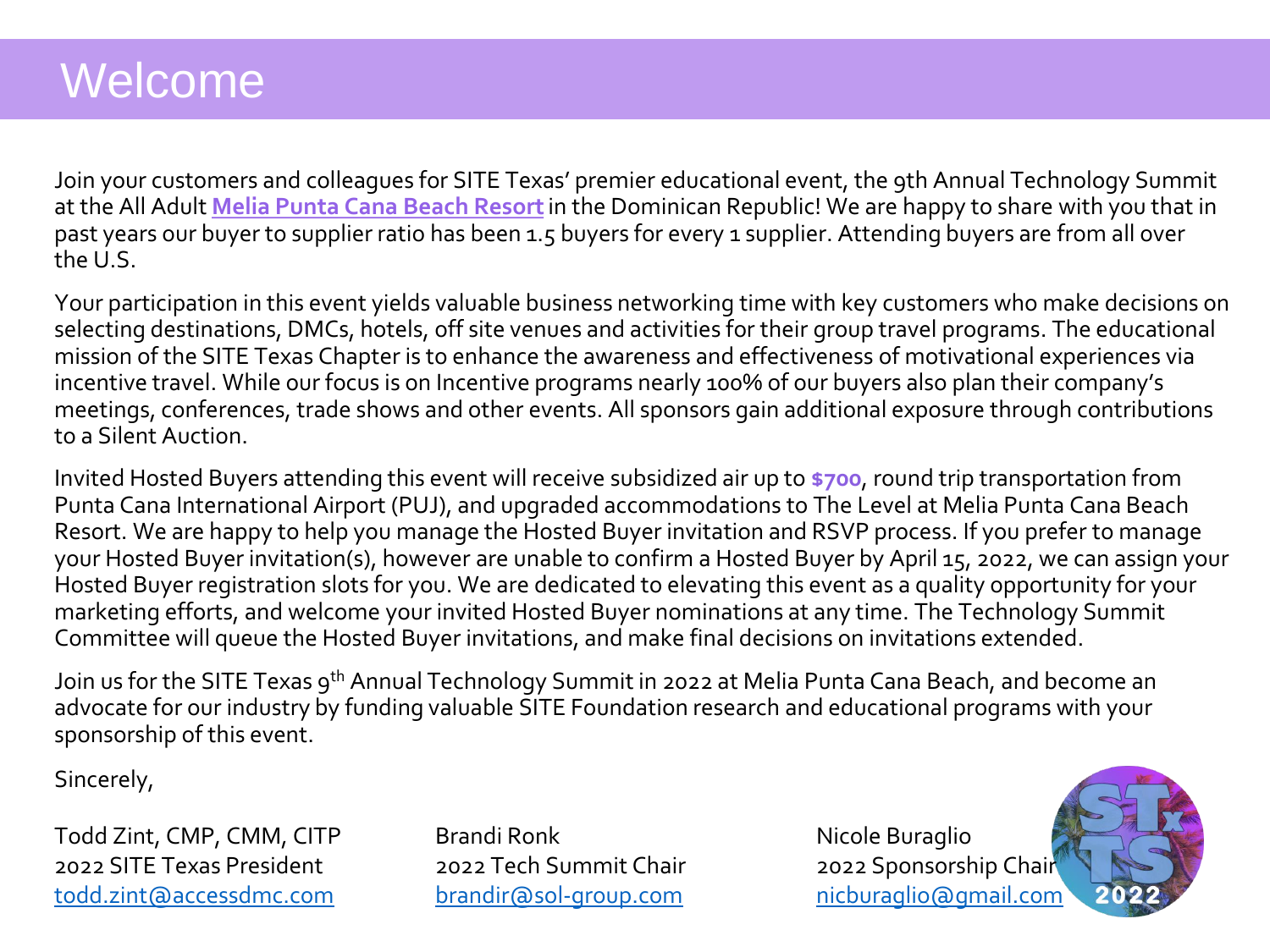## Agenda at a Glance

| <b>Wed, May 18</b>                                                                                                                                                                                                         | Thurs, May 19                                                                                                    | Fri, May 20                                            | Sat, May 21                                                                                   | Sun, May 22                                                                                                                                            |
|----------------------------------------------------------------------------------------------------------------------------------------------------------------------------------------------------------------------------|------------------------------------------------------------------------------------------------------------------|--------------------------------------------------------|-----------------------------------------------------------------------------------------------|--------------------------------------------------------------------------------------------------------------------------------------------------------|
| <b>All Day</b><br><b>Arrivals</b>                                                                                                                                                                                          | $7:00$ am<br><b>Registration Desk open</b>                                                                       | $8:00am - 9:00am$<br><b>Group Breakfast</b>            | $8:00am - 9:00am$<br><b>Group Breakfast</b>                                                   | <b>All Day</b><br><b>Departures</b>                                                                                                                    |
| <b>Complimentary transportation</b><br>will be provided on<br>Wednesday. Attendees should<br>arrive into Punta Cana<br><b>International Airport (PUJ).</b><br>Transportation will be provided<br>to Melia Punta Cana Beach | <b>Optional Breakfast</b><br>Eggs & Ideas<br>$10:00am - 2:30pm$                                                  | $9:00am - 5:00pm$<br><b>Educational Day!</b>           | $9:00am - 12:00pm$<br><b>Educational Sessions</b>                                             | Departure transfers from<br>Melia Punta Cana Beach<br><b>Resort to Punta Cana</b><br><b>International Airport (PUJ)</b><br>will be provided on Sunday. |
| Resort (30 minutes).                                                                                                                                                                                                       | <b>Connection Hub &amp; Lunch</b><br>@Live Aqua Resort                                                           |                                                        | 12:30pm - 4:30pm<br><b>Offsite activity: Hosted</b>                                           |                                                                                                                                                        |
| $12:00 \text{pm} - 5:00 \text{pm}$<br><b>Registration Desk</b>                                                                                                                                                             | <i>*Please note Hosted Buyers</i><br>must attend Thursday<br>Connection Hub + Friday                             | 6:30pm                                                 | by Connect DMC                                                                                |                                                                                                                                                        |
| 6:00pm - 6:45pm<br><b>Informal Reception</b>                                                                                                                                                                               | Education day to qualify for<br>airfare reimbursement.                                                           | <b>Depart for Dinner</b><br><b>Reception @ Secrets</b> | 6:30pm<br><b>Depart for Dinner</b>                                                            |                                                                                                                                                        |
| 6:45am - 9:30pm                                                                                                                                                                                                            | 2:30pm - 6:30pm<br>Afternoon at Leisure                                                                          | <b>Cap Cana</b>                                        | <b>Reception @ Hard Rock</b><br><b>Punta Cana</b>                                             |                                                                                                                                                        |
| <b>On Own: Sponsor &amp;</b><br><b>Hosted Buyer Dinners @</b><br>Melia Punta Cana Beach<br><b>Resort</b>                                                                                                                   | 7:00pm - 9:00pm<br><b>Welcome Dinner</b><br><b>Reception @ Melia</b><br><b>Punta Cana Beach</b><br><b>Resort</b> | 7:00 - 9:30pm<br>Dinner @ Secrets Cap<br>Cana          | 7:00pm - 9:30pm<br><b>Closing Dinner</b><br><b>Reception @ Hard Rock</b><br><b>Punta Cana</b> |                                                                                                                                                        |
| 9:30pm - 10:30pm<br><b>Night Chat</b>                                                                                                                                                                                      | $9:30$ pm - 10:30pm<br><b>Night Chat</b>                                                                         | $9:30$ pm - 10:30pm<br><b>Night Chat</b>               | 9:30pm - 10:30pm<br><b>Night Chat</b>                                                         |                                                                                                                                                        |

*Please note agenda details are subject to change*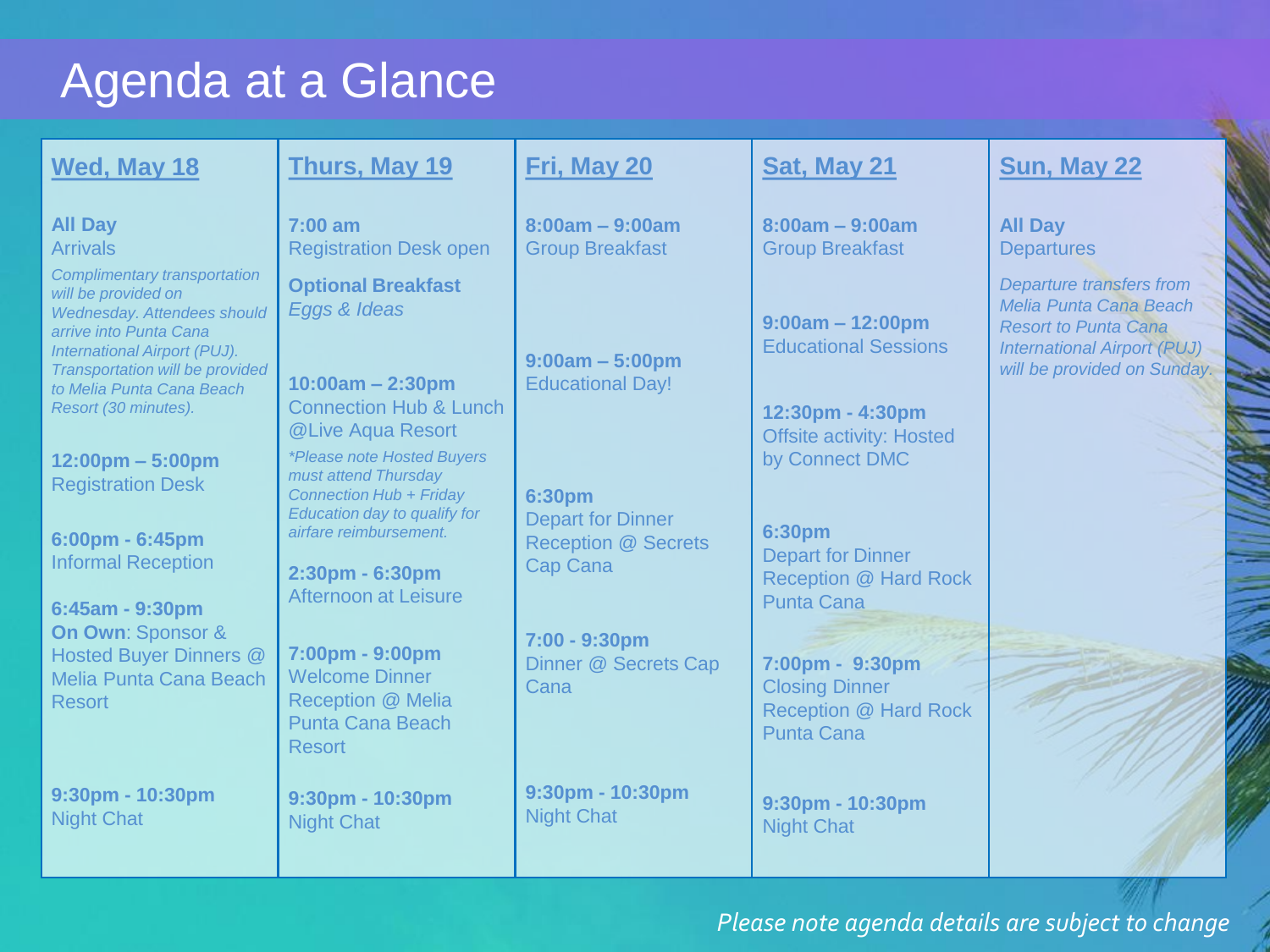# Sponsorship Tiers

| <b>Sponsorship Levels *</b>                                        | <b>Member Price</b> | <b>Non-Member Price</b> |
|--------------------------------------------------------------------|---------------------|-------------------------|
| Gold<br>*Includes All Inclusive<br>guestroom for 4 nights          | \$5,995.00          | \$6,495.00              |
| <b>Silver</b><br>*Includes All Inclusive<br>guestroom for 4 nights | \$4,395.00          | \$4,895.00              |
| <b>Bronze</b><br>*Includes All Inclusive<br>guestroom for 4 nights | \$3,595.00          | \$4,095.00              |

*\*Sponsors please include one Silent Auction Donation. All prices are USD*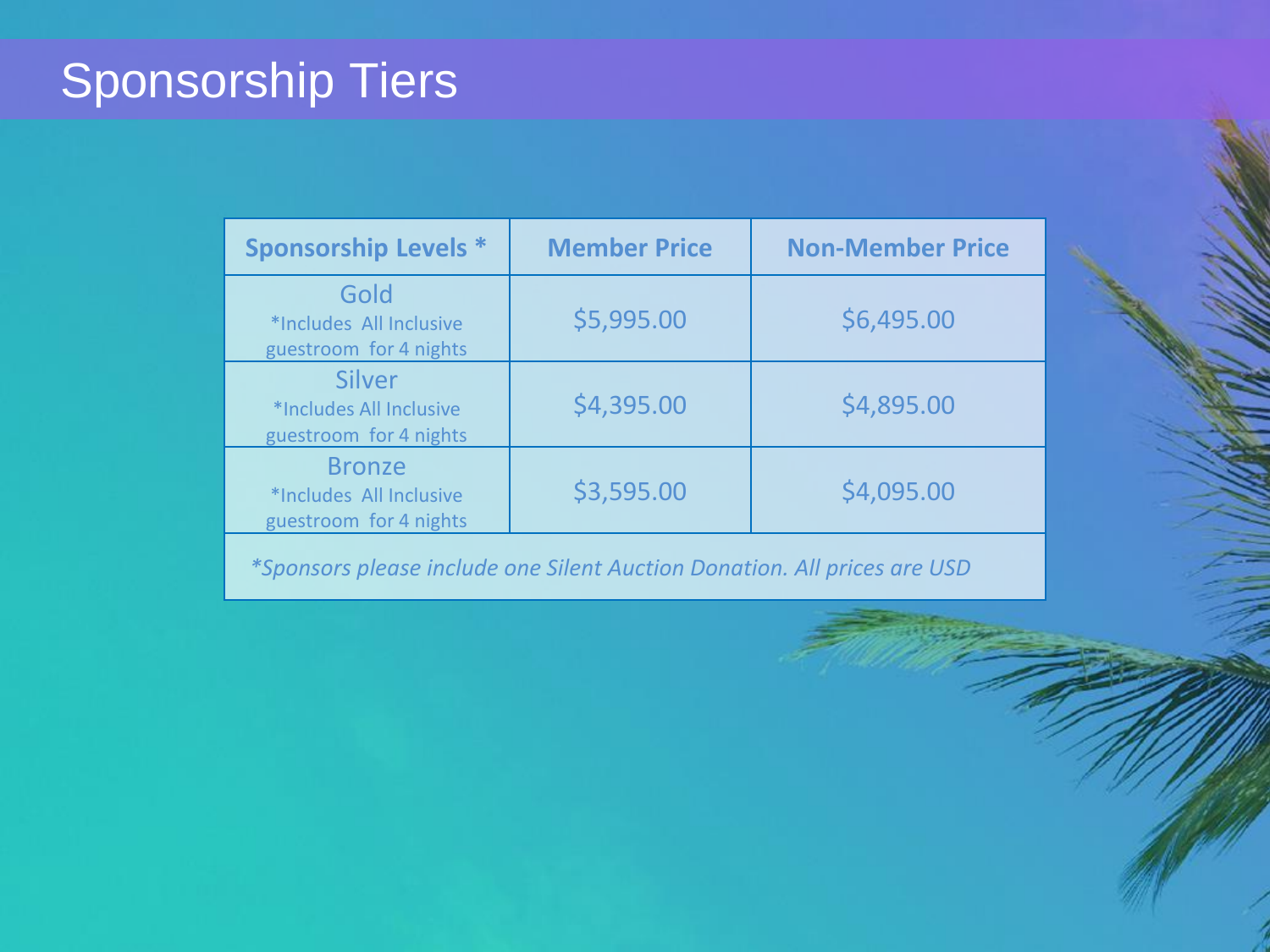# Sponsorship Inclusions

| <b>Inclusions</b>                                                                                                               | <b>Gold</b> | <b>Silver</b> | <b>Bronze</b> |
|---------------------------------------------------------------------------------------------------------------------------------|-------------|---------------|---------------|
| Three buyer + one supplier registration, OR, Two buyer + two supplier<br>registrations (guest rooms included 5/18, 19, 20 & 21) |             |               |               |
| Two buyer + one supplier registration (guest rooms included 5/18,19, 20 & 21)                                                   |             | $*$           |               |
| One buyer + one supplier registration (guest rooms included 5/18,19, 20 & 21)                                                   |             |               |               |
| Participate in all scheduled program activities                                                                                 | $\ast$      | $\ast$        |               |
| Dinner first night 1:1 with your Hosted Buyers (Included in AI package)                                                         | $*$         | $\ast$        |               |
| Participation in Connection Hub kickoff event (Hosted Buyer required attendance)                                                | $\ast$      |               |               |
| Three (3) Minutes stage time or Activation/sponsorship of a meal                                                                | $\ast$      |               |               |
| Two (2) Minute Video on main stage                                                                                              |             |               |               |
| Logo recognition on SITE Texas Tech Summit website                                                                              |             |               |               |
| Recognition in one Tech Summit email or Social Media blast                                                                      |             |               |               |
| <b>Recognition in Event App</b>                                                                                                 |             |               |               |
| Hosted Buyer pre-registration list (company name / participant)                                                                 | $\ast$      | $\ast$        |               |
| Hosted Buyer post-Summit registration list (full contact information)                                                           | $\ast$      |               |               |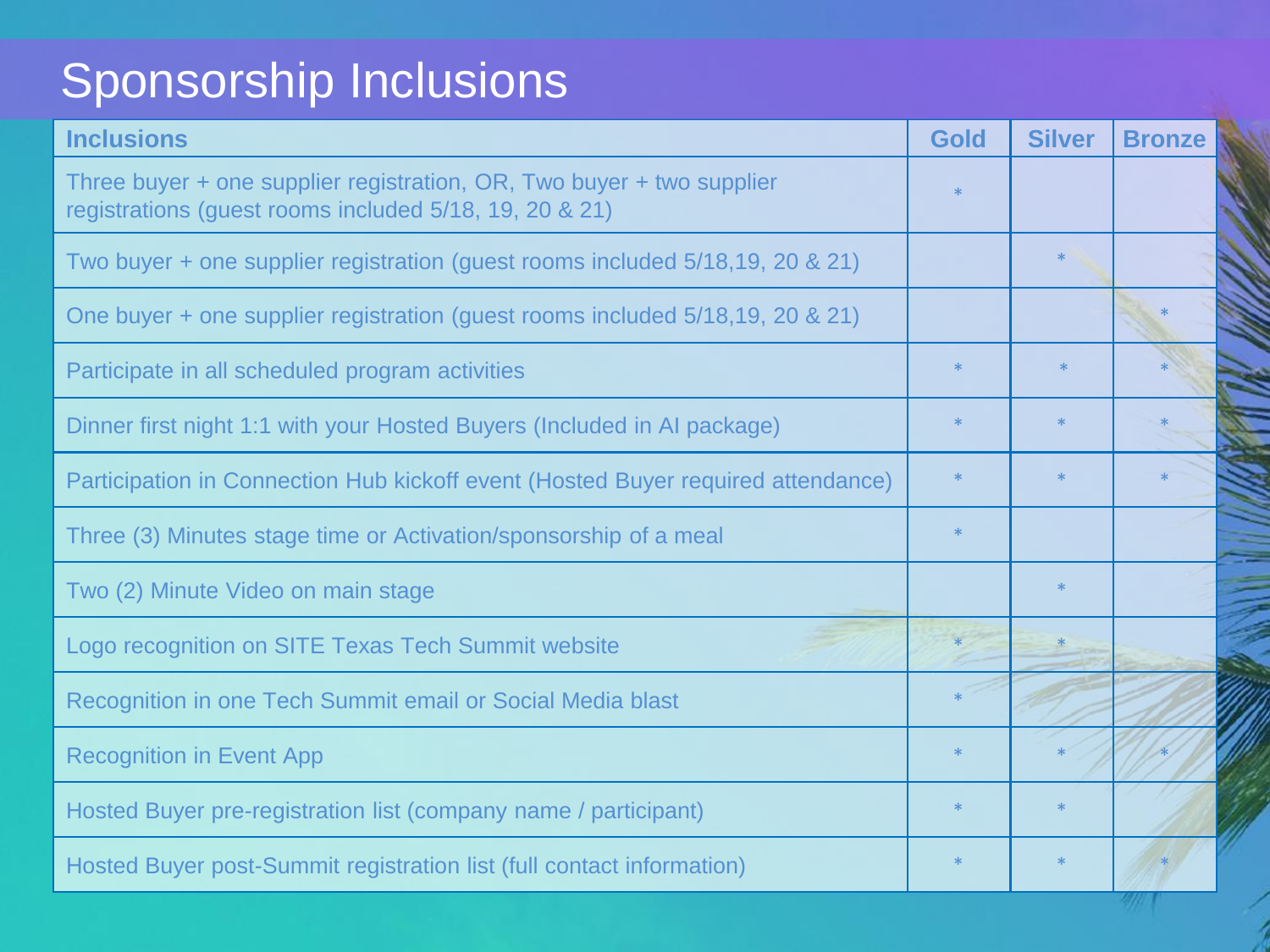## **Please Note**

**Melia Punta Cana Beach Resort** *all inclusive guest room rate is included in your sponsorship fee*. Rates include all taxes, service charges, and alcohol for the nights of May 18, 19, 20, 21, 2022. Additional nights will be at your own expense. The rate for pre and post nights at Melia Punta Cana Beach Resort is \$212.00 per person single occupancy, or \$149.00 per person double occupancy, subject to availability at the time of request.

### **The following items are** *not included* **in your sponsorship fee:**

- You are responsible for your own airfare; also airport transfers if arriving pre and/or departing post.
- Any/all shipping, handling, transportation, storage costs for materials you send to the event are your responsibility.

Stated auction values are subject to review and approval of the SITE Texas Technology Summit Committee. The SITE Texas Technology Summit Committee reserves the right to combine items to offer creative and exceptional packages for our attendees. We require that all auction donations be valid to June 30, 2023.

### **The following items** *are included* **for each hosted buyer:**

- Full Conference registration
- Up to \$700 USD airfare reimbursement. Receipt & participation required.
- All Inclusive Hotel accommodations for the nights of May 18, 19, 20, 21, 2022.
- Roundtrip airport transportation from Punta Cana International Airport (PUJ) for arrivals on Wednesday, May 18th, and departures on Sunday, May 22nd, during advertised transportation times.

Sponsorship Chair, SITE Texas Technology Summit **Pat McCain, CMP, CITP** sitetexas@gmail.com